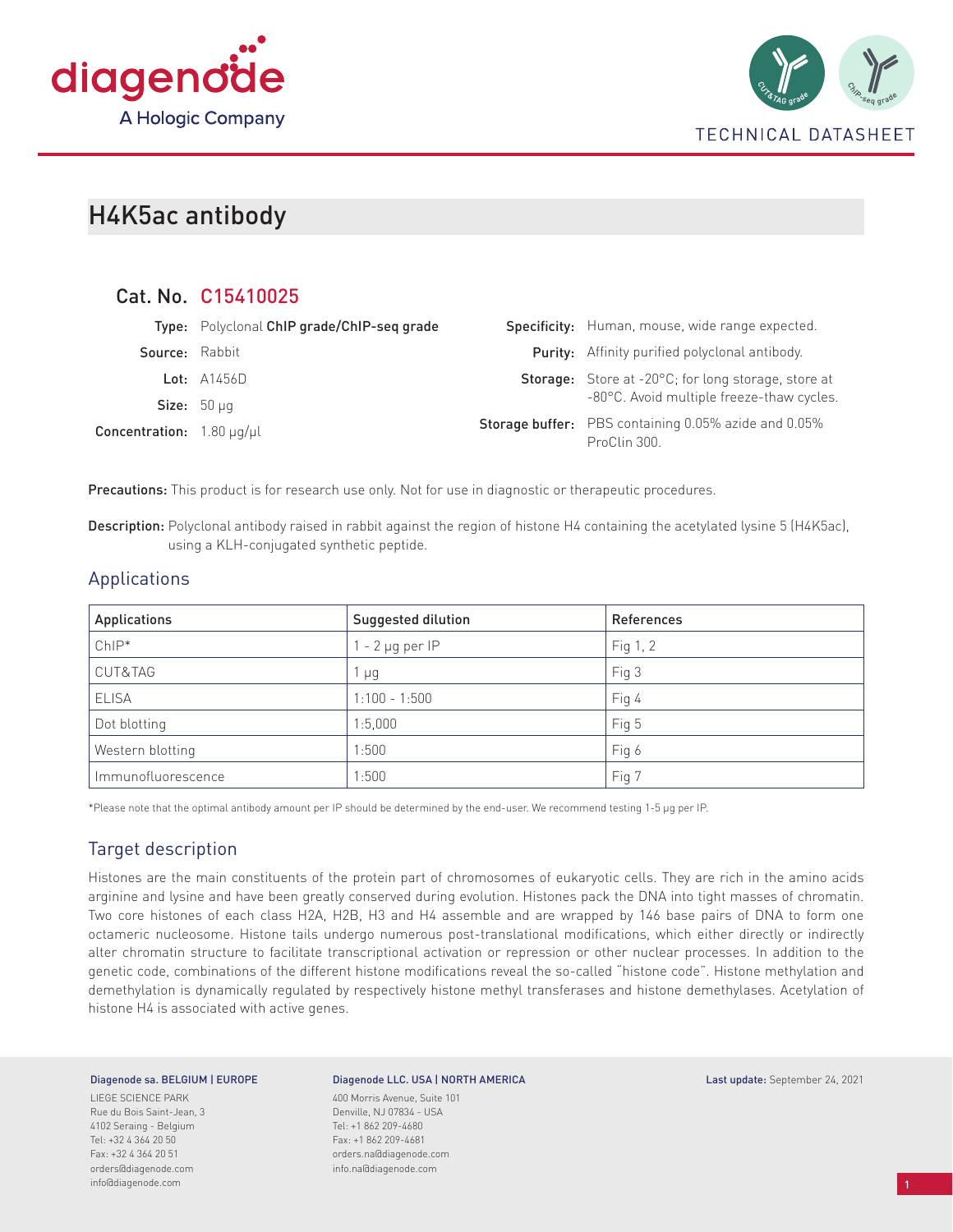# **Results**



## Figure 1. ChIP results obtained with the Diagenode antibody directed against H4K5ac

ChIP assays were performed using human HeLa cells, the Diagenode antibody against H4K5ac (cat. No. C15410025) and optimized PCR primer sets for qPCR. ChIP was performed with the "iDeal ChIP-seq" kit (cat. No. C01010051) on sheared chromatin from 1 million cells. A titration of the antibody consisting of 1, 2, 5 and 10 µg per ChIP experiment was analysed. IgG (2 µg/IP) was used as negative IP control. QPCR was performed with primers for promoter of the active gene EIF4A2 and for a region 1 kb upstream of the GAPDH gene, used as positive controls, and for the inactive MYOD1 gene and the Sat2 satellite repeat region used as negative controls. Figure 1 shows the recovery, expressed as a % of input (the relative amount of immunoprecipitated DNA compared to input DNA after qPCR analysis).



Figure 2. ChIP-seq results obtained with the Diagenode antibody directed against H4K5ac

ChIP was performed with 1 µg of the Diagenode antibody against H4K5ac (cat. No. C15410025) on sheared chromatin from 1 million HeLa cells using the "iDeal ChIP-seq" kit as described above. The IP'd DNA was subsequently analysed on an Illumina Genome Analyzer. Library preparation, cluster generation and sequencing were performed according to the manufacturer's instructions. The 36 bp tags were aligned to the human genome using the ELAND algorithm. Figure 2 shows the signal

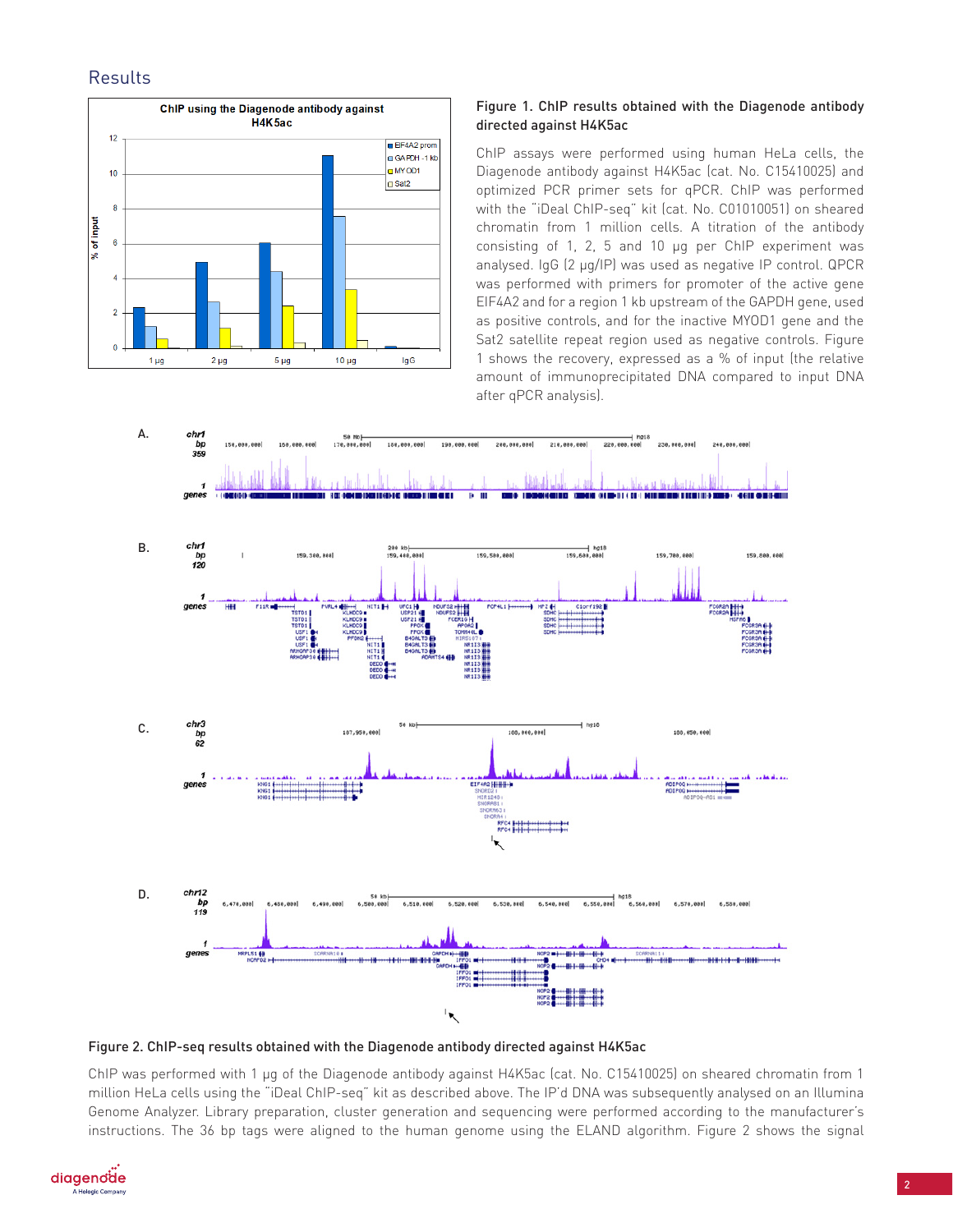distribution along the complete length of chromosome 1 (figure 2A) and a zoomin to a 500 kb region (figure 2B). Figure 2C and D show the enrichment in two genomic regions on chromosome 3 and 12, respectively, containing EIF4A2 and GAPDH positive controls. The position of the amplicon used for validating the QPCR results is shown with an arrow





CUT&TAG (Kaya-Okur, H.S., Nat Commun 10, 1930, 2019) was performed on 50,000 K562 cells using 1 µg of the Diagenode antibody against H4K5ac (cat. No. C15410025) and the Diagenode pA-Tn5 transposase (C01070001). The libraries were subsequently analysed on an Illumina NextSeq 500 sequencer (2x75 bp paired-end reads) according to the manufacturer's instructions. The tags were aligned to the human genome (hg19) using the BWA algorithm. Figure 3 shows the peak distribution along the complete sequence and a 1.5 Mb zoomin of chromosome 20 (figure 3A and B, respectively).



### Figure 4. Determination of the antibody titer

To determine the titer of the antibody, an ELISA was performed using a serial dilution of the Diagenode antibody directed against H4K5ac (cat. No. C15410025) in antigen coated wells. The antigen used was a peptide containing the histone modification of interest. By plotting the absorbance against the antibody dilution (Figure 4), the titer of the antibody was estimated to be 1:9,900.



To test the cross reactivity of the Diagenode antibody against H4K5ac (cat. No. C15410025), a Dot Blot analysis was performed with peptides containing other histone modifications and the unmodified H4. One hundred to 0.2 pmol of the respective peptides were spotted on a membrane. The antibody was used at a dilution of 1:5,000. Figure 5 shows a high specificity of the antibody for the modification of interest.